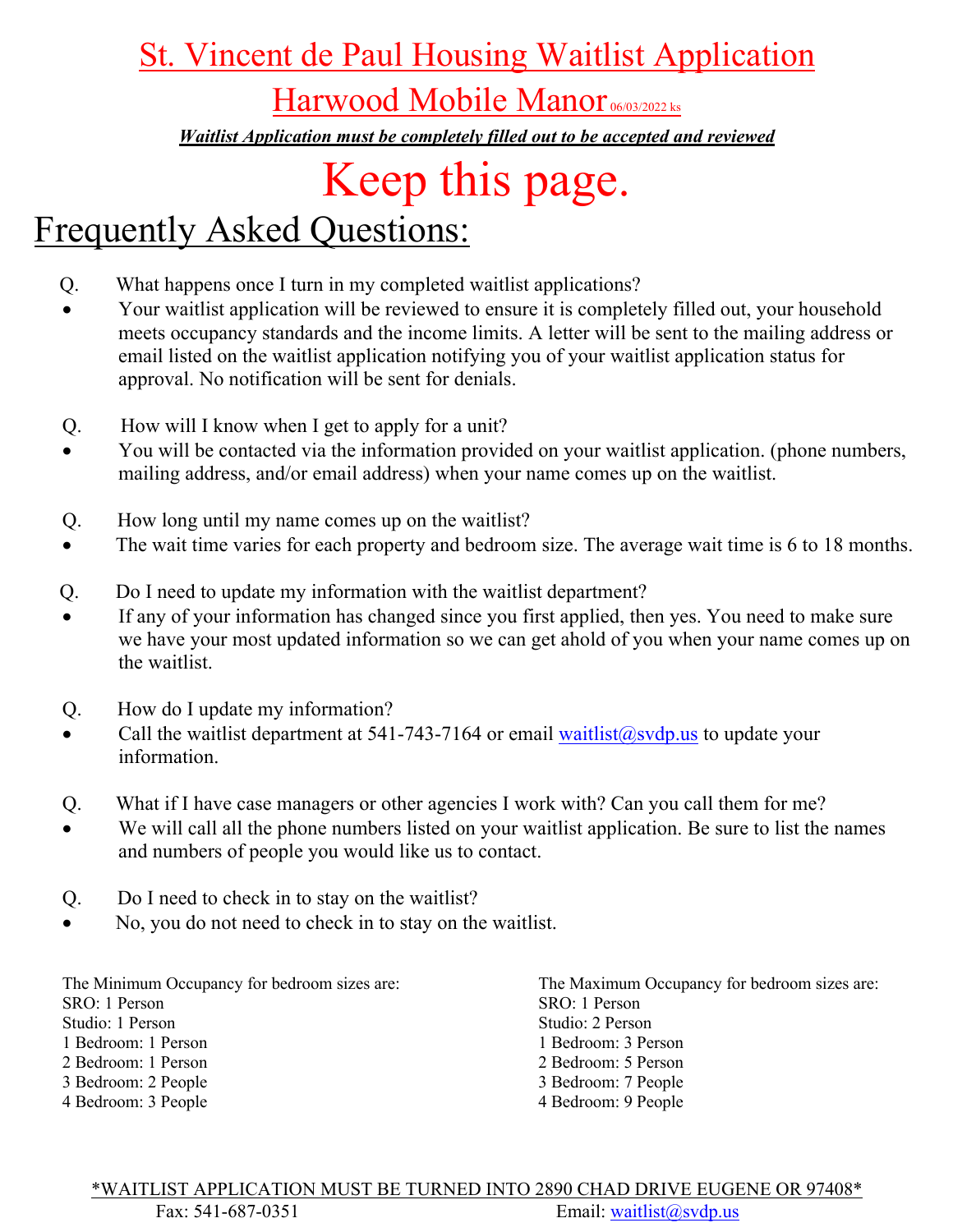Harwood Mobile Manor 06/03/2022 ks

*Waitlist Application must be completely filled out to be accepted and reviewed*

# This page is intentionally left blank

\*WAITLIST APPLICATION MUST BE TURNED INTO 2890 CHAD DRIVE EUGENE OR 97408\* Fax: 541-687-0351 Email: waitlist@svdp.us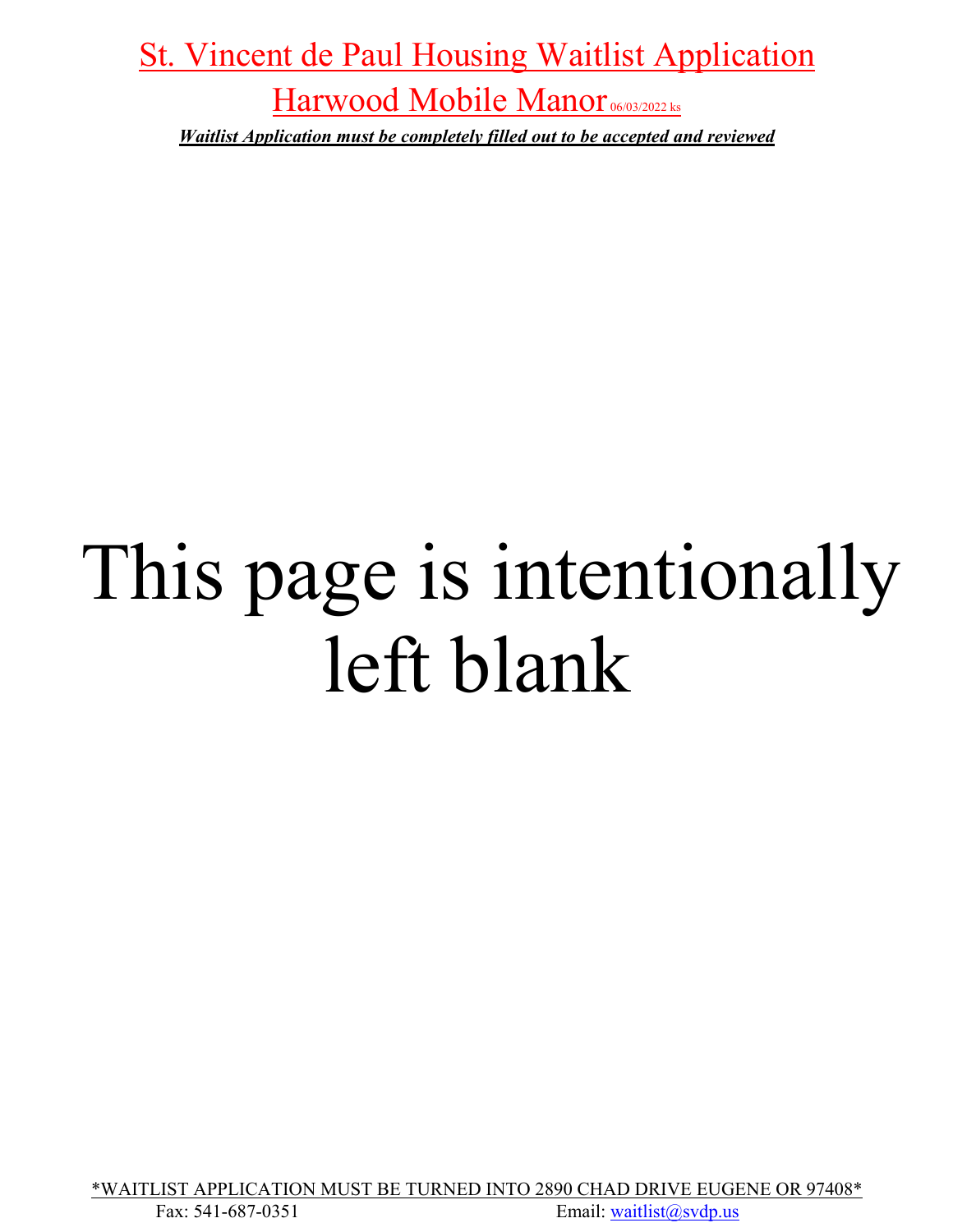Harwood Mobile Manor 06/03/2022 ks

*Waitlist Application must be completely filled out to be accepted and reviewed*

1 Bedroom: 1 Person 1 Bedroom: 3 Person 1 Bedroom: 3 Person 1 Bedroom: 3 Person 1 Bedroom: 3 Person 1 Bedroom: 3 Person 1 Bedroom: 3 Person 1 Bedroom: 3 Person 1 Bedroom: 3 Person 1 Bedroom: 3 Person 1 Bedroom: 3 Person 1 2 Bedroom: 1 Person 2 Bedroom: 5 Person 3 Bedroom: 2 People 3 Bedroom: 7 People

The Minimum Occupancy for bedroom sizes are: The Maximum Occupancy for bedroom sizes are:

Please mark the box next to the properties and bedroom sizes you are interested in.

If you do not see the property or bedroom size you want, that waitlist is not open at this time.

| <b>PROPERTY INFO</b><br>Rents are subject to change                |       | <b>BEDROOM</b><br><b>SIZE</b> | Mark an 'X' by the<br>one(s) you choose | <b>OFFICE</b><br><b>USE</b><br><b>ONLY</b> |
|--------------------------------------------------------------------|-------|-------------------------------|-----------------------------------------|--------------------------------------------|
|                                                                    |       |                               |                                         |                                            |
|                                                                    |       |                               |                                         |                                            |
| Harwood Mobile Manor<br>92100 River Road<br>Junction City OR 97448 | \$630 | 1                             |                                         | Approved<br>Denied                         |
| Harwood Mobile Manor<br>92100 River Road<br>Junction City OR 97448 | \$640 | $\overline{\mathbf{c}}$       |                                         | Approved<br>Denied                         |
| Harwood Mobile Manor<br>92100 River Road<br>Junction City OR 97448 | \$850 | 3                             |                                         | Approved<br>Denied                         |
| Harwood Mobile Manor<br>92100 River Road<br>Junction City OR 97448 | \$440 | <b>RV Space</b>               |                                         | Approved<br>Denied                         |

\*=Tenant pays all utilities (Water, Sewer, Gas (if applicable), Garbage and Electric)

No\* = Tenant pays Electric and Gas (if applicable)

**Waitlists have maximum capacity limits; applications received after capacity is reached will be rejected and denied.** 

**Waitlist applications are evaluated for list capacity, completeness, occupancy, student status and income.**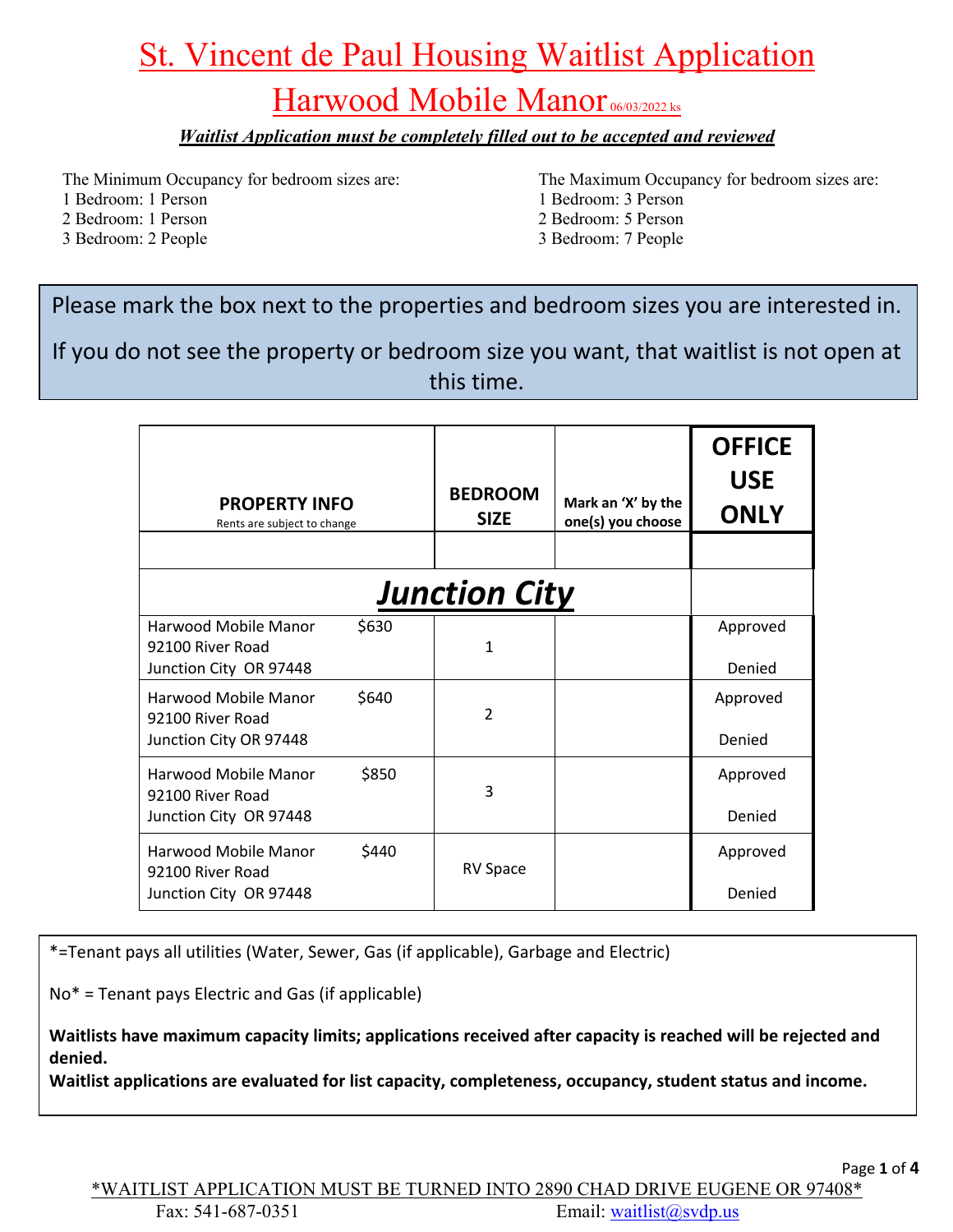#### Harwood Mobile Manor 06/03/2022 ks

#### *Waitlist Application must be completely filled out to be accepted and reviewed*

|    | Head of Household: Next Control of Household:                                                                                                                                                                                                                                                                 |       |                                         |                                                     |                                  |                                        |                             |                                                                  |
|----|---------------------------------------------------------------------------------------------------------------------------------------------------------------------------------------------------------------------------------------------------------------------------------------------------------------|-------|-----------------------------------------|-----------------------------------------------------|----------------------------------|----------------------------------------|-----------------------------|------------------------------------------------------------------|
|    |                                                                                                                                                                                                                                                                                                               | First |                                         | Last                                                |                                  |                                        |                             |                                                                  |
|    | Mailing Address:<br>Mailing Address:                                                                                                                                                                                                                                                                          |       |                                         |                                                     |                                  |                                        |                             |                                                                  |
|    |                                                                                                                                                                                                                                                                                                               |       | Street                                  |                                                     | City                             | State                                  | Zip                         |                                                                  |
|    | Is it ok to leave a detailed message at the below contacts? YES NO                                                                                                                                                                                                                                            |       |                                         |                                                     |                                  |                                        |                             |                                                                  |
|    |                                                                                                                                                                                                                                                                                                               |       |                                         |                                                     |                                  |                                        |                             |                                                                  |
|    | Case Manager: 1997                                                                                                                                                                                                                                                                                            |       |                                         |                                                     |                                  |                                        |                             |                                                                  |
|    |                                                                                                                                                                                                                                                                                                               |       |                                         |                                                     |                                  |                                        |                             |                                                                  |
|    |                                                                                                                                                                                                                                                                                                               |       |                                         |                                                     |                                  |                                        |                             |                                                                  |
|    | Household Composition <b>Composition</b> Check if you have chosen not to disclose the race and ethnicity of the household members.<br><b>RACE CODES:</b><br>White $= 1$<br><b>Black/African American = 2</b><br>American Indian/Alaska Native = 3<br>Asian $=4$<br>Native Hawaiian/Other Pacific Islander = 5 |       |                                         | <b>ETHNICITY CODES:</b><br>Hispanic or Latino $= 1$ | Not Hispanic or Latino $= 2$     | Not Disclosed/Missing Information = ND |                             |                                                                  |
|    | <b>Full Legal Name</b>                                                                                                                                                                                                                                                                                        |       | Relationship<br>to Head of<br>Household | Age                                                 | <b>Sex</b><br>(M or<br>$\bf{F})$ | Race<br>(see<br>above)                 | Ethnicity<br>(see<br>above) | <b>Gross</b><br><b>Monthly</b><br><b>Income</b><br><b>Amount</b> |
| 1) |                                                                                                                                                                                                                                                                                                               |       | <b>SELF</b>                             |                                                     |                                  |                                        |                             | $\mathbb{S}$<br>Monthly                                          |
| 2) |                                                                                                                                                                                                                                                                                                               |       |                                         |                                                     |                                  |                                        |                             | $\mathbf S$<br>Monthly                                           |
| 3) |                                                                                                                                                                                                                                                                                                               |       |                                         |                                                     |                                  |                                        |                             | $\mathbf S$<br>Monthly                                           |
| 4) |                                                                                                                                                                                                                                                                                                               |       |                                         |                                                     |                                  |                                        |                             | $\mathbb{S}$<br>Monthly                                          |
| 5) |                                                                                                                                                                                                                                                                                                               |       |                                         |                                                     |                                  |                                        |                             | $\mathbb{S}$                                                     |
|    |                                                                                                                                                                                                                                                                                                               |       |                                         |                                                     |                                  |                                        |                             | Monthly                                                          |
| 6) |                                                                                                                                                                                                                                                                                                               |       |                                         |                                                     |                                  |                                        |                             | $\mathbb{S}$<br>Monthly                                          |

Page **2** of **4**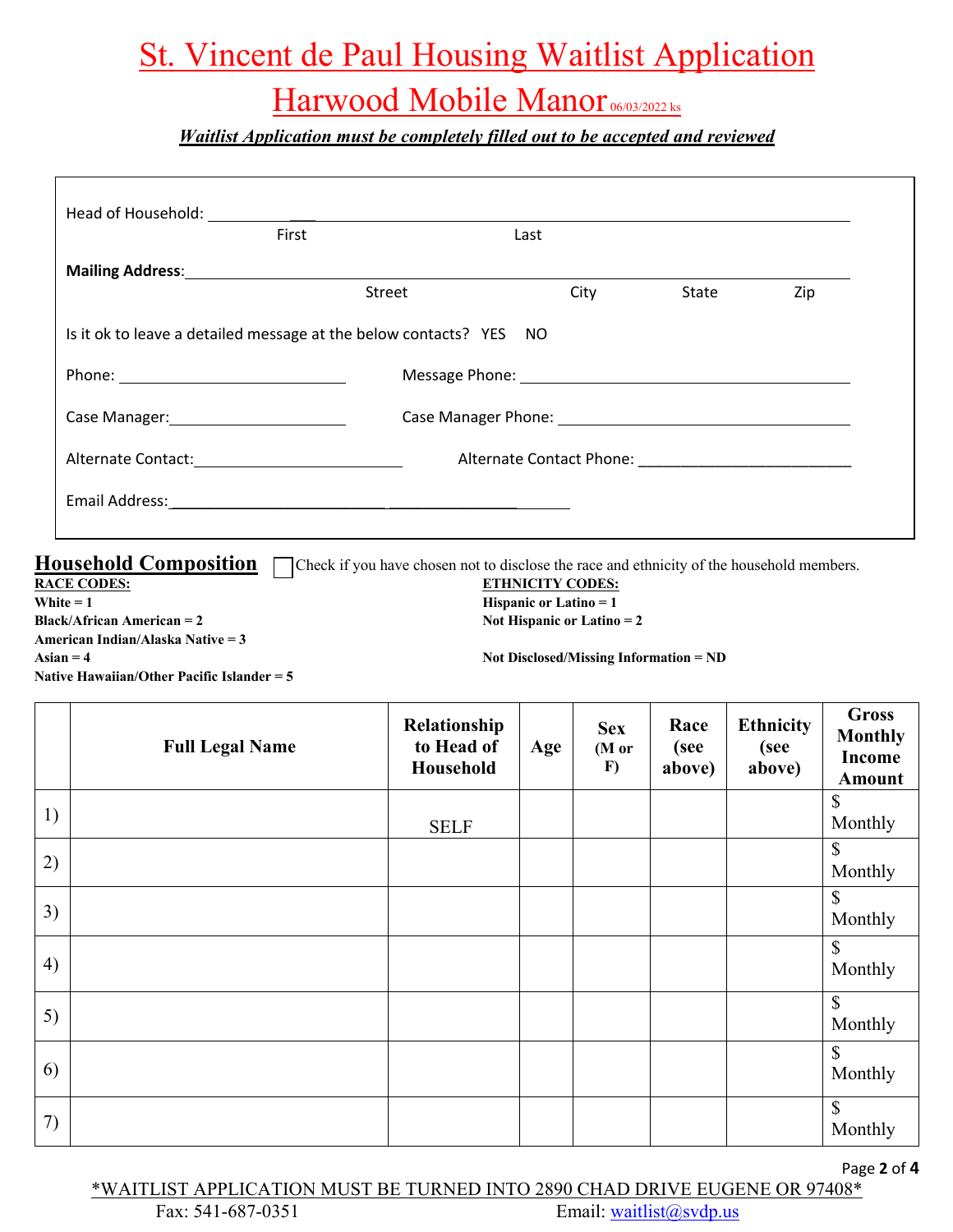#### Harwood Mobile Manor 06/03/2022 ks

*Waitlist Application must be completely filled out to be accepted and reviewed*

| Has anyone that is going to be living the unit, ever lived in St. Vincent de Paul Housing before? $\Box$ Yes<br>No<br>If yes, where (property name and unit) and when (year)?<br><u>If yes</u> , where (property name and unit) and when (year)? |
|--------------------------------------------------------------------------------------------------------------------------------------------------------------------------------------------------------------------------------------------------|
| List Head of Household: New York Channels and School Channels and School Channels and School Channels and School Channels and School Channels and School Channels and School Channels and School Channels and School Channels                    |
| Please list any special needs your household may require in our housing (example: bars in the bathroom, ramps,                                                                                                                                   |
|                                                                                                                                                                                                                                                  |

I/we certify that the information given to St. Vincent de Paul on the household composition, student status, household income, & assets is accurate and complete to the best of my/our knowledge and belief. It is further understood I/we must immediately report any changes in household composition to St. Vincent de Paul. It is understood and agreed that failure to report changes and/or submitting false statements of information is grounds for denial of housing and/or eviction.

BY SIGNING BELOW I/WE CERTIFY THAT ALL INFORMATION CONTAINED HEREIN IS TRUE AND CORRECT TO THE BEST OF MY/OUR KNOWLEDGE.

| Signature of Applicant                                                                                                                     |        | Printed Name of Applicant | Date |
|--------------------------------------------------------------------------------------------------------------------------------------------|--------|---------------------------|------|
| Signature of Applicant                                                                                                                     |        | Printed Name of Applicant | Date |
| The person named below has been designated to coordinate compliance with the nondiscrimination requirements contained in the Department of |        |                           |      |
| Housing and Urban Development's regulations implementing Section 504 (24 CFR Part 8 dated June 2, 1988)                                    | Voice: | 541-687-5820              |      |
|                                                                                                                                            |        |                           |      |
| Name: Ilse E.<br>Address: 2890 Chad Drive / P.O. Box 24608 Eugene, OR. 97402                                                               |        | TTY: 711                  |      |

Fax: 541-687-0351 Email: waitlist@svdp.us